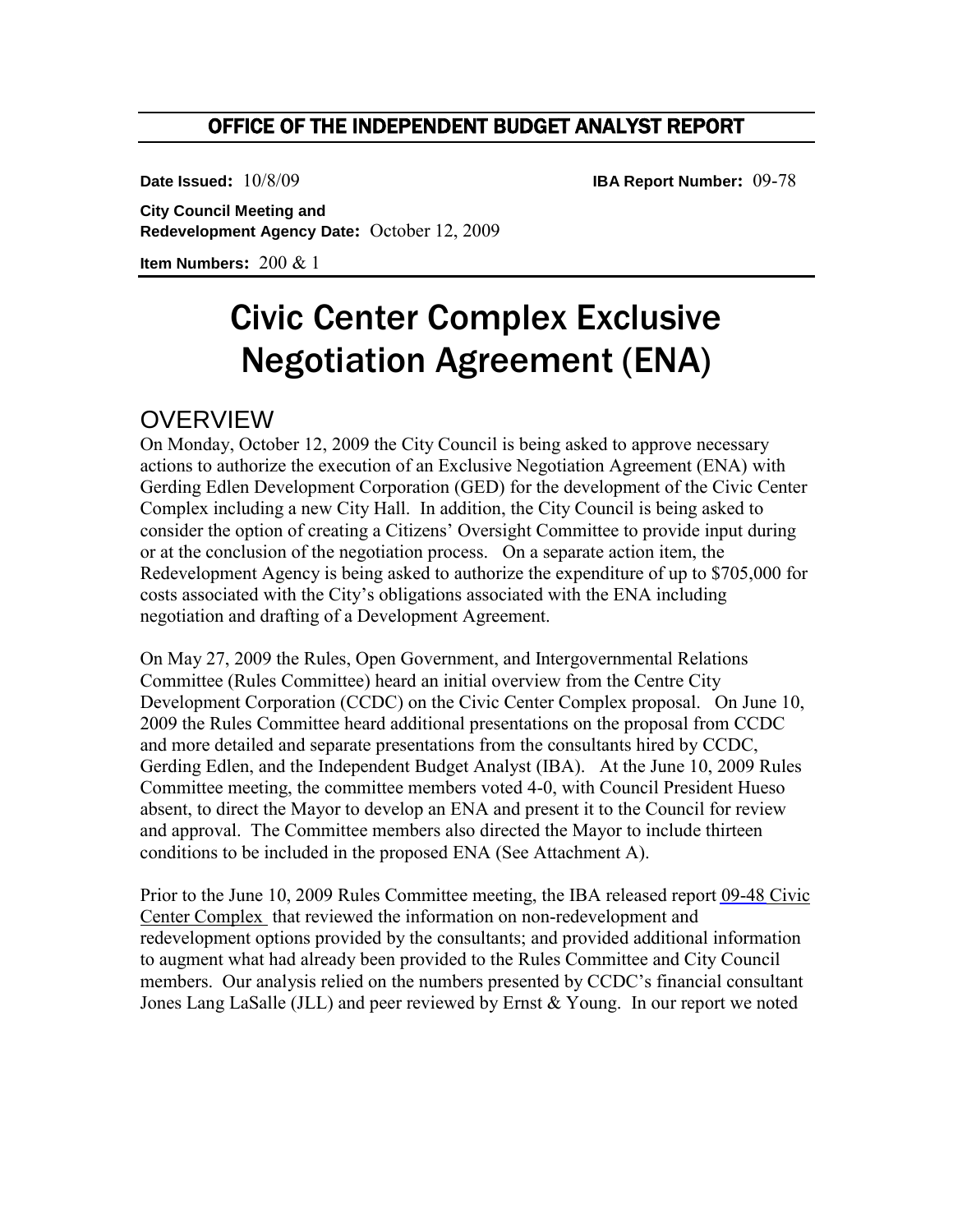that we believed the process used by both firms were thorough but we also recognize that the final numbers could change based on the scope of the project and future market conditions. Our report also included a number of recommendations for Rules Committee consideration. We concluded our report by recommending that the Rules Committee, followed by the City Council, begin discussions with the City's negotiating team on parameters to be included in a successful ENA.

The purpose of this report is to review our initial recommendations and observations; provide additional analysis of new developments since the issuance of IBA report [09-48;](http://www.sandiego.gov/iba/pdf/09_48.pdf) and review and provide recommendations on the draft ENA.

# FISCAL/POLICY DISCUSSION

#### Prior IBA Recommendations

In IBA report [09-48](http://www.sandiego.gov/iba/pdf/09_48.pdf) on the Civic Center Complex, we provided numerous recommendations for the Rules Committee, and ultimately the City Council's consideration. The following summarizes the recommendations and the actions taken on those recommendations since June 10, 2009.

**•** That the proposed financial mechanism and alternative methods be carefully *evaluated and compared by the City's Debt Management Department, with consideration given to concerns that were identified in IBA report [09-48](http://www.sandiego.gov/iba/pdf/09_48.pdf) (Pages 7-8).* 

> **Status:** To date this item has not been completed. Staff has stated the information provided by the financial consultants is sufficient and they will not be providing additional analysis on the financing mechanisms at this time.

#### • The City's Real Estate Assets Department provide a third party review of Irving *Hughes concerns and Jones Lang LaSalle' (JLL) response and render an opinion regarding the two alternative positions (Report [09-48](http://www.sandiego.gov/iba/pdf/09_48.pdf) page 11).*

**Status:** In a September 2, 2009 Memorandum to the IBA (See Attachment A), James Barwick, the City's Real Estate Assets Director, provided an analysis of the disparity between Irving Hughes and JLL's rent assumptions. In his conclusion, Mr. Barwick states "While it is extremely difficult to predict rent levels five years into the future, it is my opinion that the rent projection methodology used by JLL is professionally sound and provides the more accurate prediction of the City's rent in  $2014$ "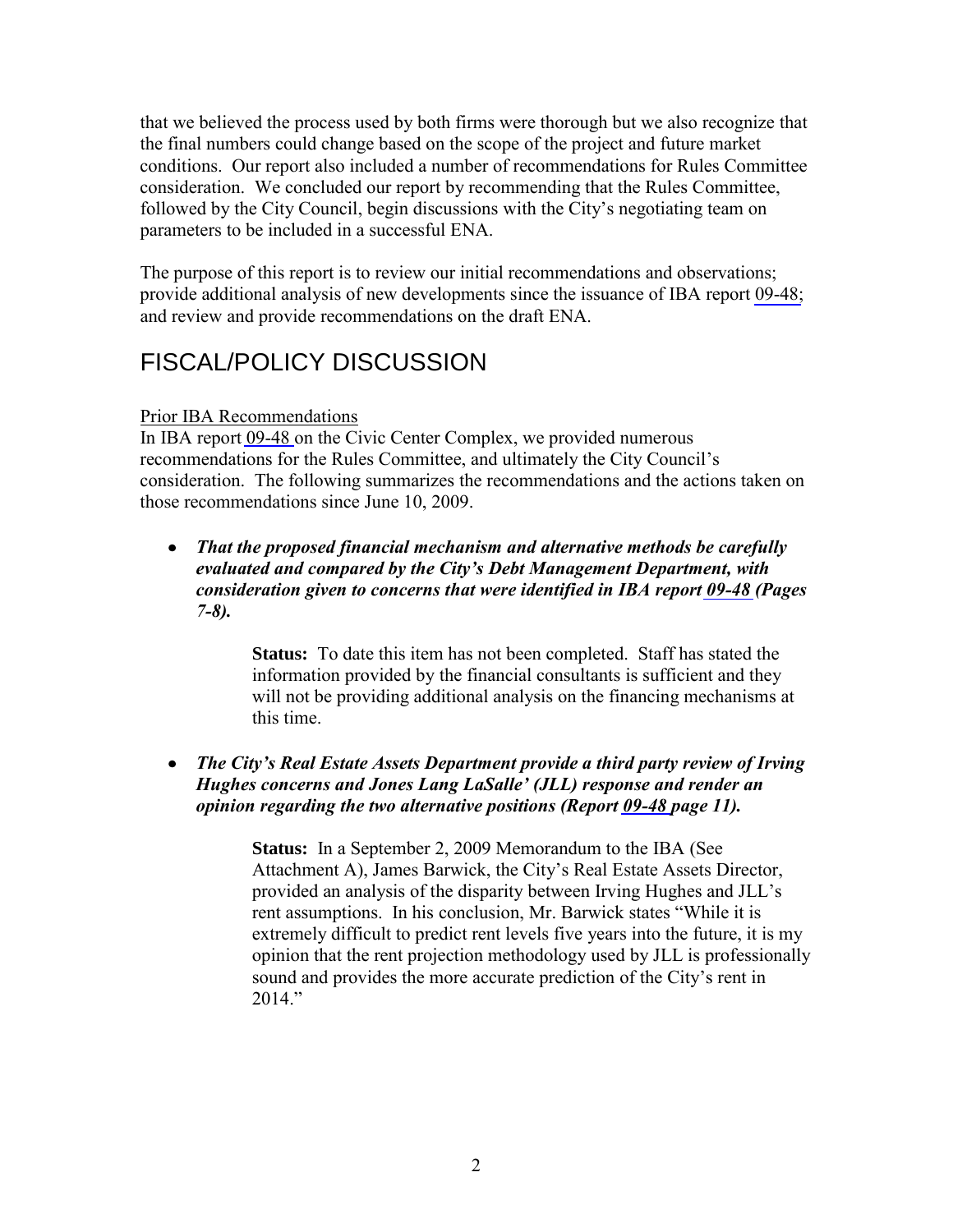• That the Mayor's financial staff complete an analysis of the fiscal impacts of *the Civic Center proposals to the City's operating budget and Five-Year Financial Outlook (Report [09-48](http://www.sandiego.gov/iba/pdf/09_48.pdf) Page 12).* 

> **Status:** On October 1, 2009 the Mayor released his 2011-2015 Five-Year Financial Outlook. The Five-Year Financial Outlook discusses two scenarios related to the construction of a new Civic Center Plaza and two related to the continued occupancy of the existing facilities for at least five years. Each scenario focuses on the expenses associated with addressing deficiencies with the existing Civic Center Plaza outlined in DMJM's May 2009 Facilities Condition Assessment Supplement. The two scenarios related to the construction of a new Civic Center assume delivery of the facility in FY 2014 with little or no additional costs incurred to the operating budget. This assumption is based on projected savings related to the decrease in rent payments with the consolidation of City employees into one facility and efficiencies related to the new facility. It should be noted that costs associated with the relocation of the Emergency Operations Center once the new Civic Center is completed are not included in the Outlook. This is discussed in more detail later in this report.

**•** That regardless of the legal perspective, consideration is given to submitting *this project to a public vote to gauge public support and involve the community in this monumental project. It is of the utmost importance that the financial viability of this project holds up to public scrutiny ensuring a transparent process. This is similar to the process used to develop PETCO park (Report 09- [48 Page 11\)](http://www.sandiego.gov/iba/pdf/09_48.pdf)* 

> **Status:** In our initial report, we noted that GED's three phase redevelopment proposal may require a vote of the people under City Charter Section 90.3. City Charter Section 90.3 states:

> > (a)The City may not enter into the agreements necessary for financing, development, and construction of a major public project that confers a significant private benefit, unless that project is submitted to a vote at a municipal election and a majority of those voting in that election approve the project.

- (b) For purposes of this section 90.3
- (1) The term "major public project" means any capital improvement for which the expenditure of City funds is proposed, other than capital improvements for water, sewer or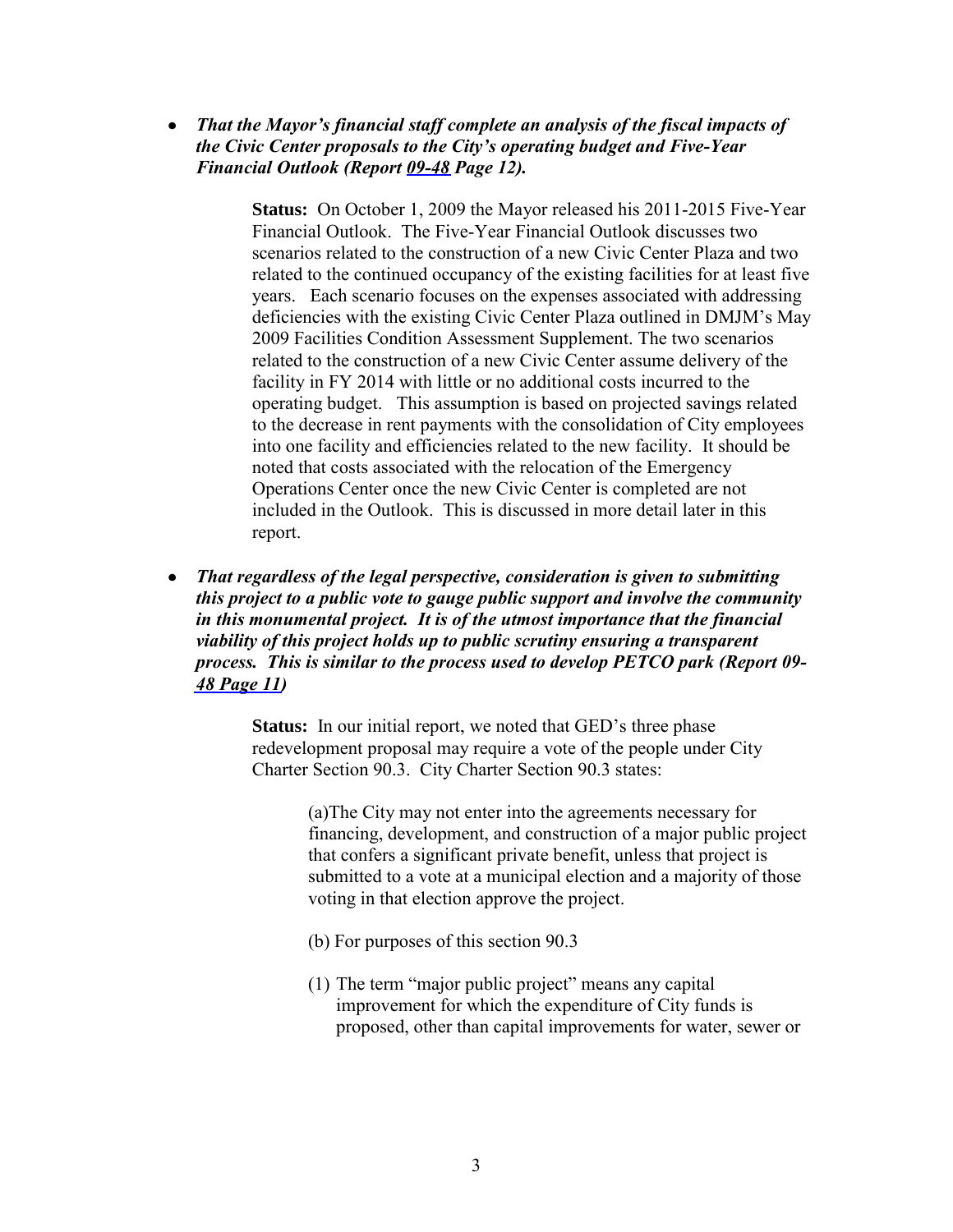other public infrastructure, and for which the City's total cost is in excess of an amount equal to ten percent (10%) of the City's General Fund budget for the fiscal year in which the project is proposed to be approved by the electorate;

On June 9, 2009, the City Attorney's Office released an opinion on the applicability of San Diego Charter Section 90.3 and whether it is appropriate or necessary to include a public vote requirement in the ENA with GED for the development of the Civic Center Complex. The City Attorney's Office stated that the public vote requirement for San Diego Charter Section 90.3 does not apply to an ENA. The reason given is that an ENA does not bind the parties to the disposition and development of any parcels.

On September 2, 2009 the City Attorney's Office released a Memorandum of Law that addresses the question of whether the Civic Center Complex requires a vote of the electorate. In their Memorandum, the City Attorney's staff states that the combination of a new City Hall and mixed use development qualifies as a capital improvement pursuant to Charter Section 90.3. However, until the scope of the project is finalized and a financing option is chosen by the City, the determination whether the Civic Center project requires a public vote cannot be completed.

It is important to note that the Mayor and Councilmembers Faulconer and DeMaio have suggested that a public vote, regardless of the legal requirements, should be considered.

#### **Previously Identified Items to Consider**

In addition to the recommendations provided in IBA report [09-48,](http://www.sandiego.gov/iba/pdf/09_48.pdf) we also detailed additional items for the Rules Committee and City Council consideration.

#### *City's Emergency Operations Center*

In report [09-48](http://www.sandiego.gov/iba/pdf/09_48.pdf) we discussed that the GED redevelopment proposal does not assume that the City's Emergency Operations Center (EOC), currently located in the City Operations building, will be located in the current location or in the redevelopment footprint. In addition, it is unclear if the City would be able to continue to operate the EOC in its current location even if COB underwent a renovation. To date, the future of the City's EOC has not been discussed with the City Council. *The IBA recommends that the City discuss the long-term future of the Emergency Operations Center concurrently with the ENA negotiations if the Civic Center project moves forward.*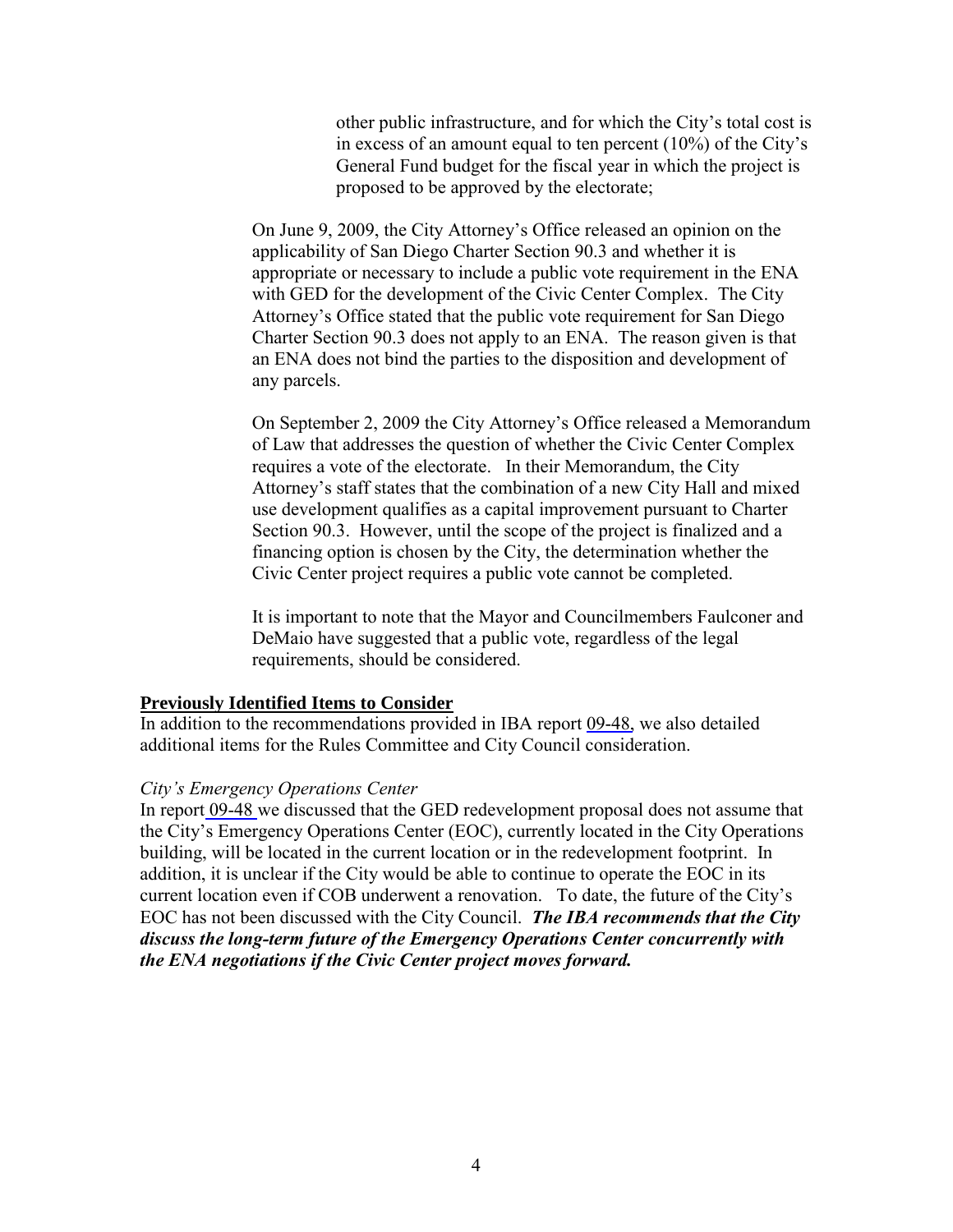#### *Fire Station #1*

In addition to the EOC, we also noted that Fire Station #1 is located in COB and regardless of the final decision of the Civic Center redevelopment, the station will need to be relocated. The City and CCDC have been actively working on solutions for the station. CCDC has included the total cost of site acquisition (\$8.8 million) and construction (\$36 million) of a new station in their long-term budget. GED's proposal includes a new fire station in the redevelopment of the current COB site (Phase III). Under this scenario the \$8.8 million for site acquisition would not be necessary. Depending on the impact of the State of California's take of Redevelopment funding, this \$8.8 million in savings could provide vital capital to other projects that might be delayed or canceled due to the State's actions.

#### *Main Library*

At the June 10, 2009 Rules Committee meeting, direction was given to the Mayor to present additional analysis on costs associated with including a library in the project and potential revenue sources for analysis and design changes. CCDC's September 16, 2009 Report to the City Council discusses three possible options for including the new main library into the Civic Center redevelopment site. Each of these options would require additional analysis on the feasibility of including the project in the redevelopment footprint. CCDC has estimated that it would cost \$200,000 to complete this analysis. It is important to note that recently the City has made substantial progress on moving forward with building a new main library in the East Village and co-locating the facility in the Civic Center Plaza redevelopment site could significantly impact that project.

On July 7, 2009, the City Council authorized a letter of intent with the San Diego Unified School District for a forty-year lease of two floors of the proposed nine-story New Main Library. Following that action, the City submitted an application change related to the \$20 million State grant to request the inclusion of a charter school and an extension of time for the grant agreement.

In its request to the State, the City outlined its planned schedule for project progress. In approving the changes, the State has relied on the City's schedule and requires that milestones be met, including the update of all plans and specifications for the project and City Council approval to release bids of the major trades by November 15, and City Council approval of a construction contract and the begin of construction by August 1, 2010.

Failure to meet these milestones may jeopardize the City's receipt of the State grant funding. To date, the City has spent approximately \$17 million on the Main Library, including costs related to site acquisition and building design. Work is now underway to secure Council authorization to update plan specifications which will allow for the bidding process to begin.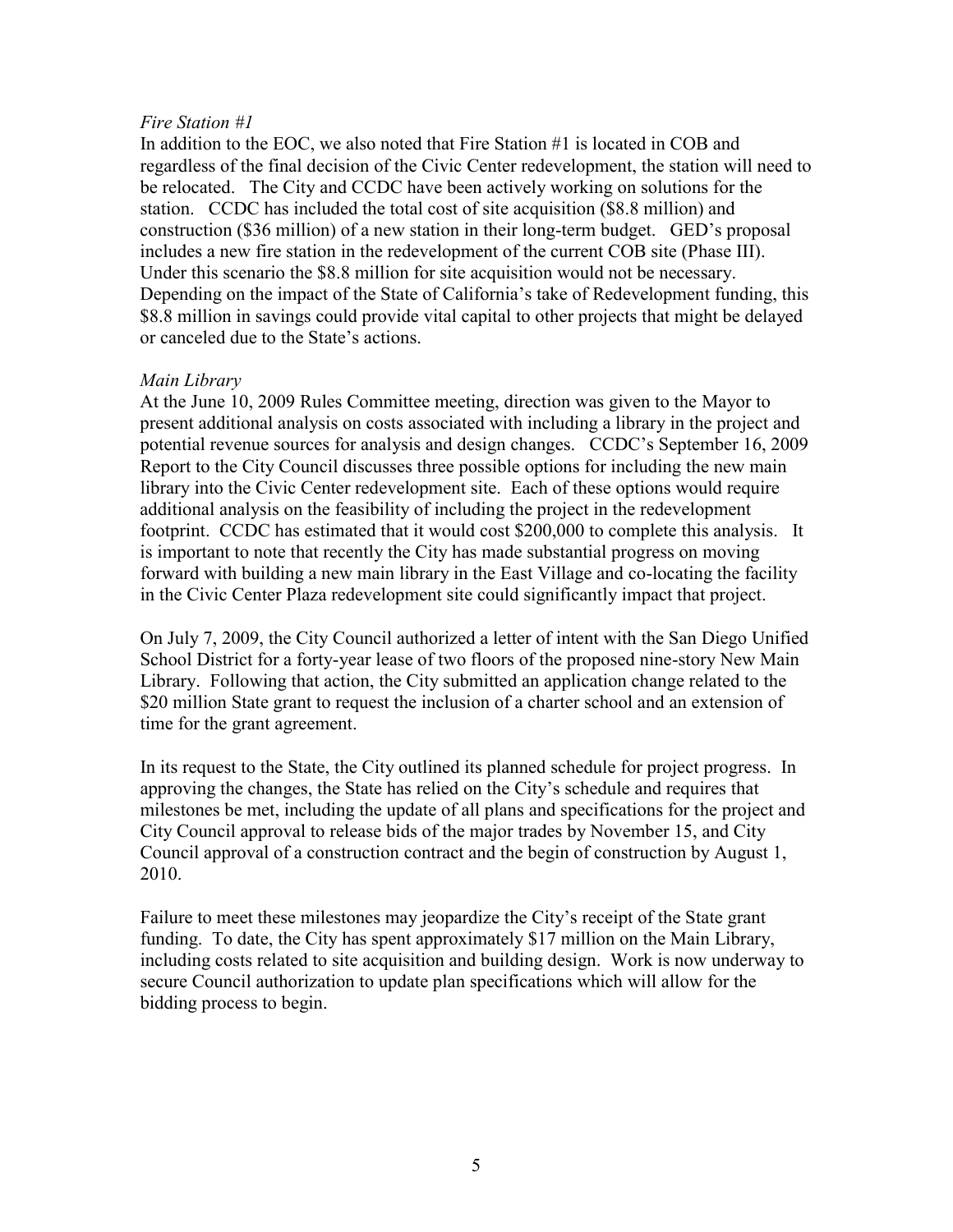As currently envisioned, the proposed design of the Civic Center does not easily allow for the incorporation of the Main Library project, due to several incompatible design and access requirements. These include the varying size of floor plans, structural factors to accommodate the weight of books, and desired street-level location for public access for both uses.

Requesting these two significant projects be combined may result in the loss of the State funding, and the inability to execute the lease arrangement with the San Diego Unified School District, and the City may be required to forfeit these sources of funding. In addition, the costs related to completed design work on the Main Library would be lost.

#### **New Items for Consideration**

#### *Impact of Future City Personnel Reductions*

In CCDC's September 16, 2009 report to the City Council, they point out the Facilities Needs Assessment for the City's downtown operations was done in 2008 and does not capture personnel budget reductions taken after the report was completed. As CCDC notes, the reduction of personnel already taken and the likelihood of future reductions could significantly impact the space needs required by the City in the future. CCDC states that "during any potential negotiations with GED, this data should be re-evaluated to update the forecast of future space needs."

On August 18, 2009 Councilmember DeMaio released a memorandum requesting an updated financial model based on the possibility that the space needs for a new City Hall could be reduced. In a September 9, 2009 response to Councilmember DeMaio's memorandum, CCDC states that:

"If the outcome of the updated needs assessment is a reduction in current and projected City Staff, as is expected, then a corresponding reduction in the amount of required space upon occupancy and in the future may be appropriate. The City and GED will then need to discuss the benefits and risks of maintaining the same building size as originally proposed, even though the City may never require all of the space, or reducing the size of the proposed City Hall building."

The IBA agrees that the City's office space needs will be less in the future than originally projected in 2008. The City's fiscal condition has worsened considerably due to the recession requiring further budget/position reductions. A long recovery is anticipated in the Mayor's Five-Year Financial Outlook with no growth projected in personnel during the outlook period. Based on City space requirements the size of the new City Hall could be reduced.

However, it is unclear how the City Council would participate in this decision prior to completion of negotiations. *The IBA recommends that if the size of the new City Hall*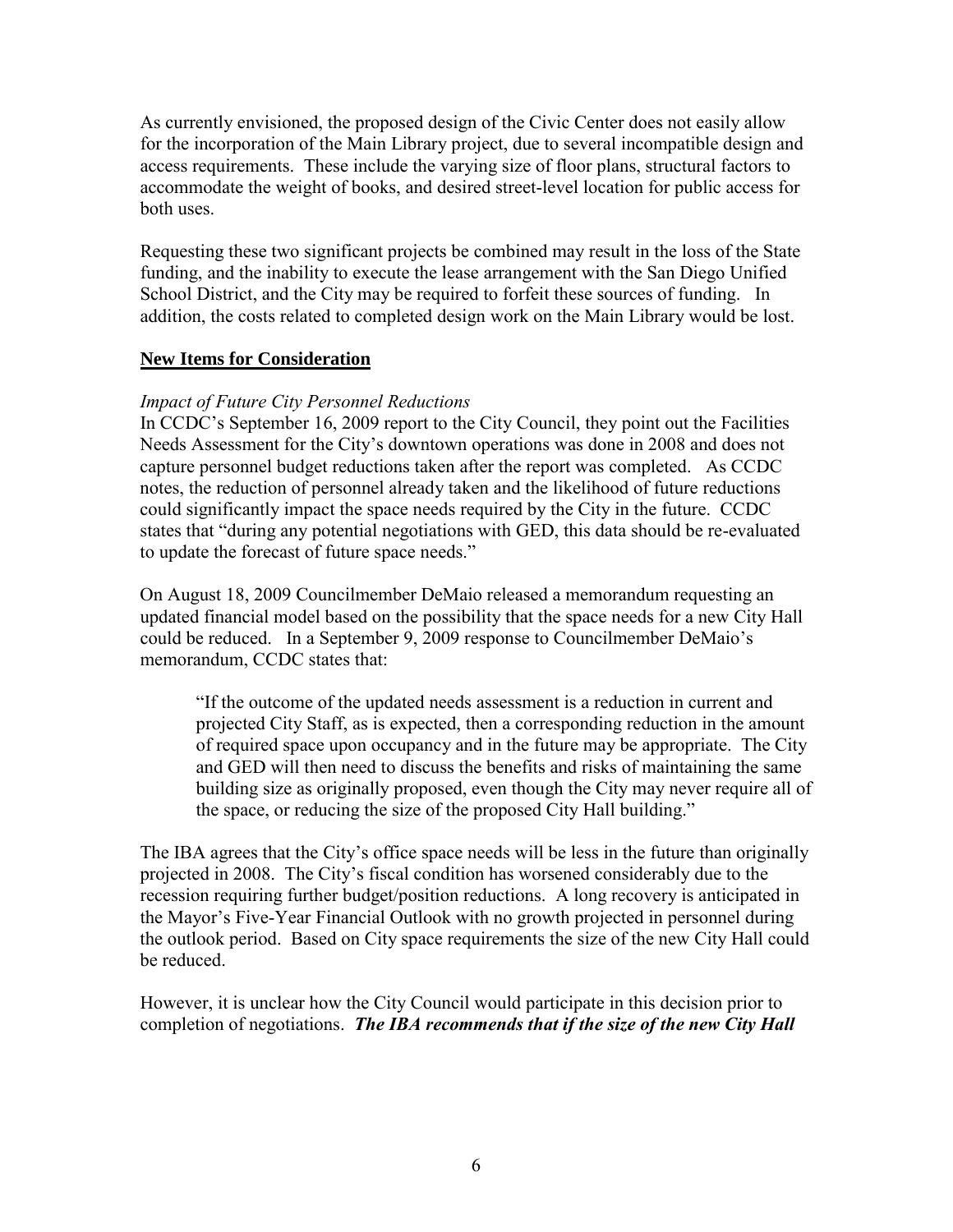*were to change during this process, then the new scope and financial impacts be discussed with the City Council prior to the conclusion of negotiations and the drafting of a Developer Agreement.* 

#### *Build America Bonds*

In addition to IRS Ruling 63-20 and conventional financing options, CCDC staff has provided information regarding Build America Bonds (BABs) as a possible means of financing a new City Hall. As mentioned in the staff report, BABs are authorized under the American Investment and Recovery Act (Act). The Act allows state and local governments to issue taxable bonds in 2009 and 2010 to finance any capital expenditures for which they could otherwise issue tax-exempt governmental bonds. Government issuers of taxable BABs receive reimbursement from the federal government equal to 35 percent of the interest payments on the bonds.

The staff report provides that local governments typically experience lower net borrowing costs (estimated in the report to range from 42 to 121 basis points). The IBA generally concurs about the savings potential, noting that actual interest rates could change significantly before bonds are issued. The report further indicates that each 25 basis point change in the net effective interest rate impacts the City's total 33-year financing costs by an estimated \$47 million. As a public vote on financing a new City Hall is contemplated for November 2010, it is important to recognize that BABs are only authorized through the end of calendar 2010 which makes timing a significant consideration. *The IBA recommends that the BAB financing option be further evaluated in conjunction with the City's Debt Management staff during potential negotiations.*

#### **IBA Comments and Recommendations on the Draft ENA**

At the June 10, 2009 Rules Committee, the Committee members directed the Mayor to develop an ENA and present it to the Council with the inclusion of thirteen conditions. The IBA has compared the draft ENA proposed by CCDC to the conditions approved by the Rules Committee. Each of the conditions has either been incorporated into the draft ENA or addressed in CCDC's September 16, 2009 report.

After reviewing the draft ENA, the IBA has the following questions or recommendations for City Council consideration:

• It is unclear in the draft ENA or CCDC's September 16, 2009 report who will be the lead negotiator for the City. Will the lead negotiator be a City employee or a consultant? If the lead negotiator is a consultant, who will be the City's lead staff person? *The IBA recommends that the members of the negotiating team*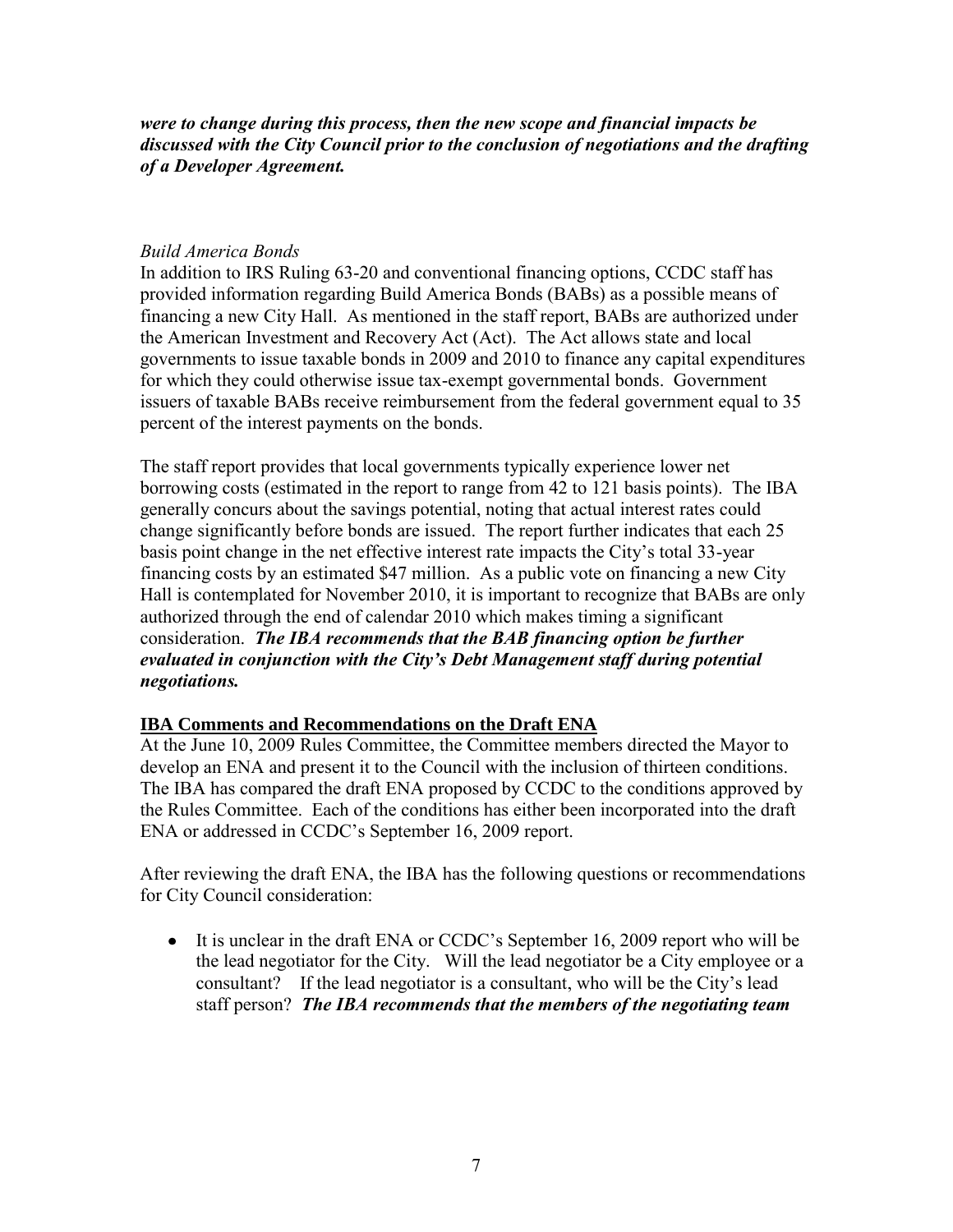#### *be clearly identified via memorandum to the City Council prior to commencing negotiations on the development agreement.*

• If the City Council chooses to move forward with a Citizens' Oversight Committee, the makeup and the scope of the Committee's charge is unclear. Would the committee provide feedback during negotiations on the Development Agreement or after an agreement has been reached? Would the Committee continue through the construction phases?

CCDC notes in their September 16, 2009 report that the formation of such a committee could be a discussion "now or at a future date if and when a final agreement is negotiated between the City and GED." *The IBA recommends that if the City Council elects to move forward with a Citizens' Oversight Committee that the makeup, purpose, and term (or duration) of the Committee be decided prior to commencing negotiations on a development agreement.* 

• Under the "Exclusive Right to Negotiate Section" of the draft ENA, the term of agreement is for twelve months with an extension of two additional six month periods if necessary. The extension may be granted at the discretion of the Mayor or his designee and the developer. With the proposed language in the draft ENA, it is unclear how the City Council will be informed if an extension is granted or if the Council will be consulted prior to the granting of an extension.

In addition, the draft ENA does not provide a timeline with milestones that could be used by the City Council to gauge how negotiations are proceeding. *The IBA recommends that the City Council clearly define a process where prior to an extension to negotiations being granted, the City Council is consulted and given an opportunity to provide feedback. In addition, the IBA also recommends that CCDC provide a timeline for negotiations that includes milestones. Similar to labor negotiations, the City's Civic Center negotiating team should update the City Council at least monthly on the progress of negotiations and any significant changes to the scope of the project.* 

#### **Funding of the ENA**

The Centre City Development Corporation estimates that the cost of entering into an ENA will be approximately \$705,000, including costs for negotiation, site condition analysis, environmental and legal reviews, financial analysis, design changes, and drafting of a development agreement. On June 10, 2009, the Rules Committee directed that the Civic Center project, including negotiations, have no negative impact on the City's General Fund. As such, it is requested that the Redevelopment Agency authorize the expenditure of up to \$705,000 from the FY 2010 Centre City Project budget, to be funded from land disposition proceeds. These funds are currently available within the remaining budget for the Civic Center project, so no other project impacts are anticipated